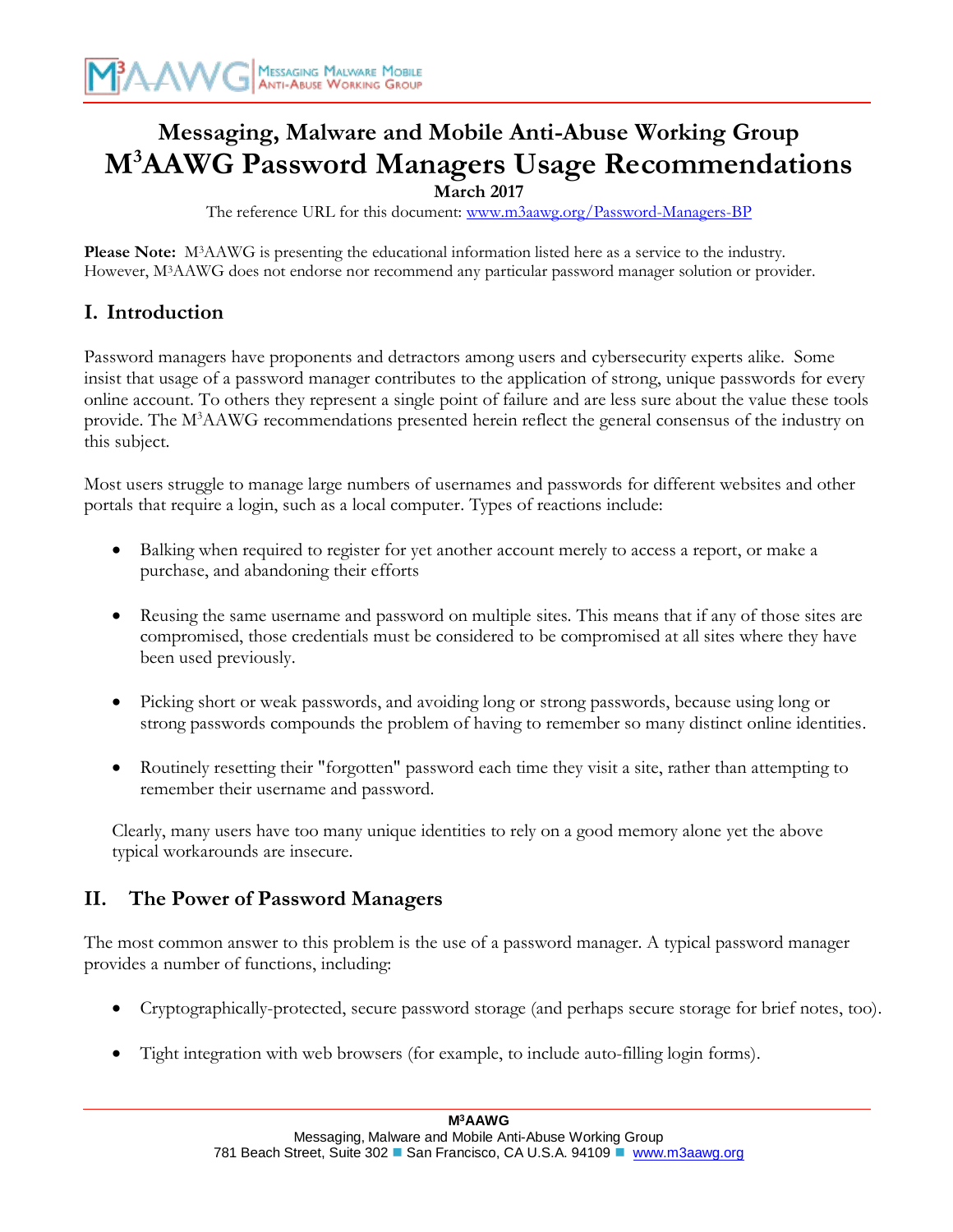- Generation of complex passwords for use at new sites.
- Offsite back up of user passwords (for example, stored in the "cloud").
- Password synchronization across multiple user devices and services.

Access to the contents of password managers is usually controlled by yet another password that the user must remember. Now, instead of having to remember dozens of passwords or more, users only have to remember a single password; they then have those dozens of secure passwords accessible without having to rely upon an insecure heuristic.

## **III. M<sup>3</sup>AAWG Recommendations**

- **M<sup>3</sup>AAWG recommends that most users use a password manager to maintain the majority of their passwords**
- **M<sup>3</sup>AAWG recommends ISPs and enterprises promote the use of password managers among their users, staff and customers**.

M<sup>3</sup>AAWG recognizes that some users may have special security concerns, or physical realities, incompatible with the use of a password manager (for example, logging in to a local machine where a user must have their password memorized as the password manager is stored on the machine itself). In such cases, users may need to use an alternative approach more appropriate to their unique requirements.

### **IV. Conclusion**

The recommendations from M<sup>3</sup>AAWG do not pick technology "winners" and "losers," but accepts that a technology well suited for one environment might be a poor fit in a different environment.

M<sup>3</sup>AAWG also recognizes that use of a password manager is not without risk. If a password manager becomes compromised, accounts on diverse systems may be impacted.

Some users may have a mix of work or professional passwords, and home or personal passwords. Users may want to keep those credentials separate, either by running a product that supports such a split, or by use of two distinct products, with each of those products reserved for one particular browser.

Even so, M<sup>3</sup>AAWG strongly recommends that most users use a password manager and encourages ISPs and enterprises to promote the use of password managers among their users, staff or customers.

### **V. References**

- 1. "Basic security practices regarding passwords and online identities," [https://www.enisa.europa.eu/media/news-items/basic-security-practices-regarding-passwords-and](https://www.enisa.europa.eu/media/news-items/basic-security-practices-regarding-passwords-and-online-identities)[online-identities](https://www.enisa.europa.eu/media/news-items/basic-security-practices-regarding-passwords-and-online-identities)
- 2. "Guide to Enterprise Password Management (Draft)," particularly section 4.3, <http://csrc.nist.gov/publications/drafts/800-118/draft-sp800-118.pdf>